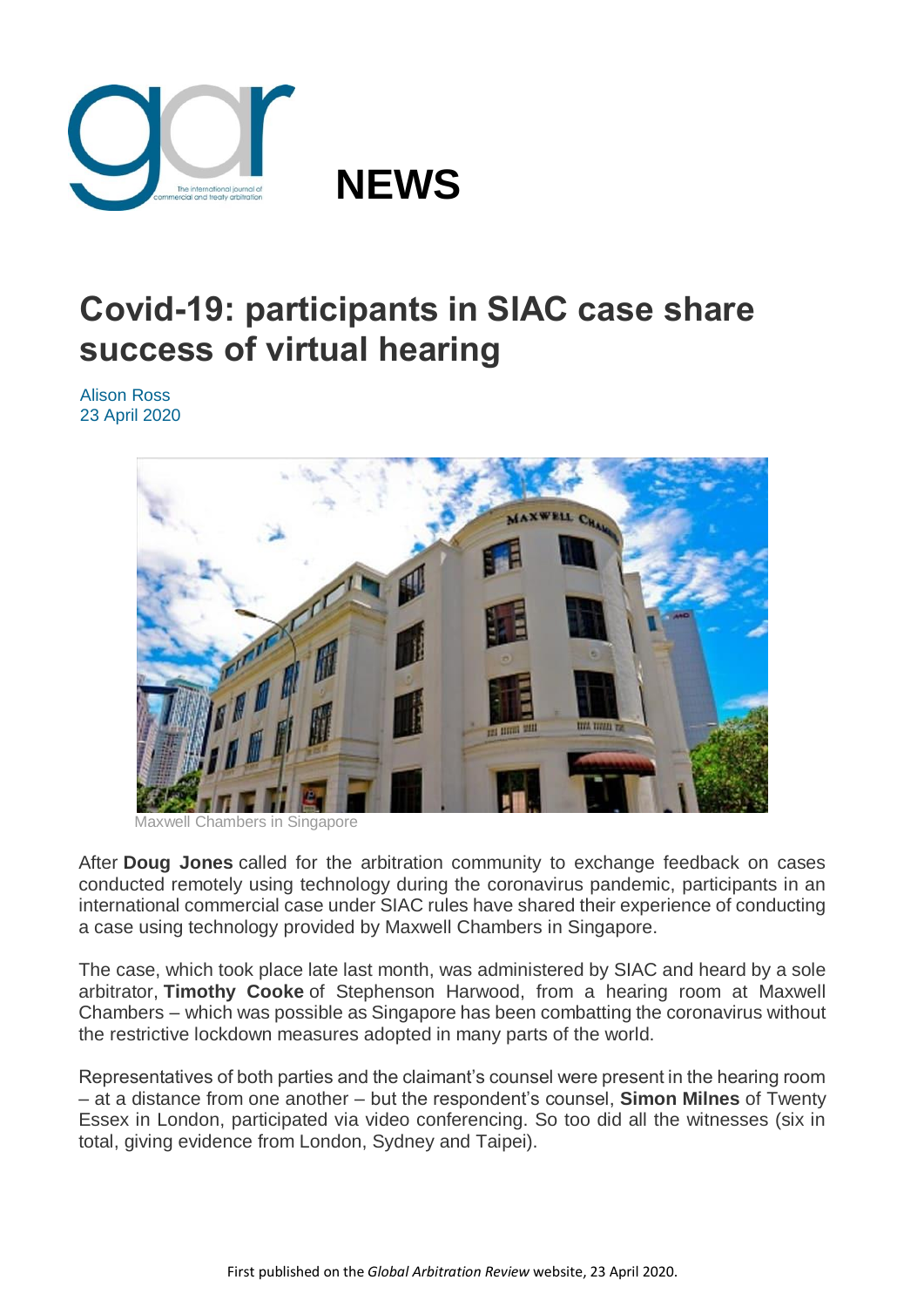They used Polycom RealPresence Group 700 video conferencing facilities provided by Maxwell Chambers, which can connect up to 50 remote parties, and BlueJeans video conferencing software.

The e-hearing partner was Opus2, a tenant at Maxwell Chambers, which provided both the e-hearing platform and real-time transcription services.

Cooke tells GAR: "Our experience of holding a virtual hearing from Maxwell Chambers was a very positive one. The hearing required simultaneous attendance from people across three continents and the presentation of witnesses in different languages. The video conferencing facilities operated without difficulty and with very minimal time lag. This was impressive given that at one point we had counsel in England cross examining a witness in Australia with the tribunal and other participants in the hearing room in Singapore."

"There were very few technical hitches. We lost the video feed only once during the week this was managed by taking an early lunch to allow the issue to be fixed. I understand the problem took less than 10 minutes to address.

Cooke continues: "The fact we were conducting a virtual hearing was almost forgotten as the matter got underway. Hearing oral argument was no different really from physical hearings. Much is said about how conducting cross examination of a witness over video-link is more difficult or less effective than in person. That might be true in the past with slow video feeds or where there is a poor quality connection but in our modern age, and based on listening to 6 witnesses over video-link in this case, and counsel for one party conducting the proceedings entirely by video-link, I think that concern needs reassessing. I would have no hesitation conducting more hearings in this format."

"It makes an appreciable difference to the experience where the law firms involved are cooperative rather than combative," Cooke says. "They need to work together or ensure those appearing by video-link have all the right bundles; there needs to be some flexibility (on the part of the parties, witnesses and the tribunal) in terms of the sequence of witnesses to accommodate different time zones; where possible a person appearing by video-link should wear headphones and a microphone; and the parties should use experienced stenographers for live transcription facilities (which should be available in real time in all locations)."

Milnes, who appeared as counsel in the case from his home in London (the UK has been in lockdown since 23 March), says the experience of conducting a case via video technology was "so close to an in-person hearing that I will be unhesitatingly recommending this technology to clients even after the covid-19 crisis is over. It did not feel like a second-best option, but rather a state-of-the-art facility that let the arbitration run without hindrances."

"The sound and image quality was high, and we were able to re-position the cameras for witness examination so as to get a better close-up interaction between witnesses and counsel. We had witnesses participating from Taipei and Sydney and London, as well as myself on-line continuously as counsel from London, and those three-way sessions did not see any drop in the connectivity. I feel absolutely sure that my clients' ability to present our case was in no way lessened by participating remotely."

Milnes recalls "very few technical difficulties", only "one moment when the link was lost or froze but we were re-started again within a few minutes."